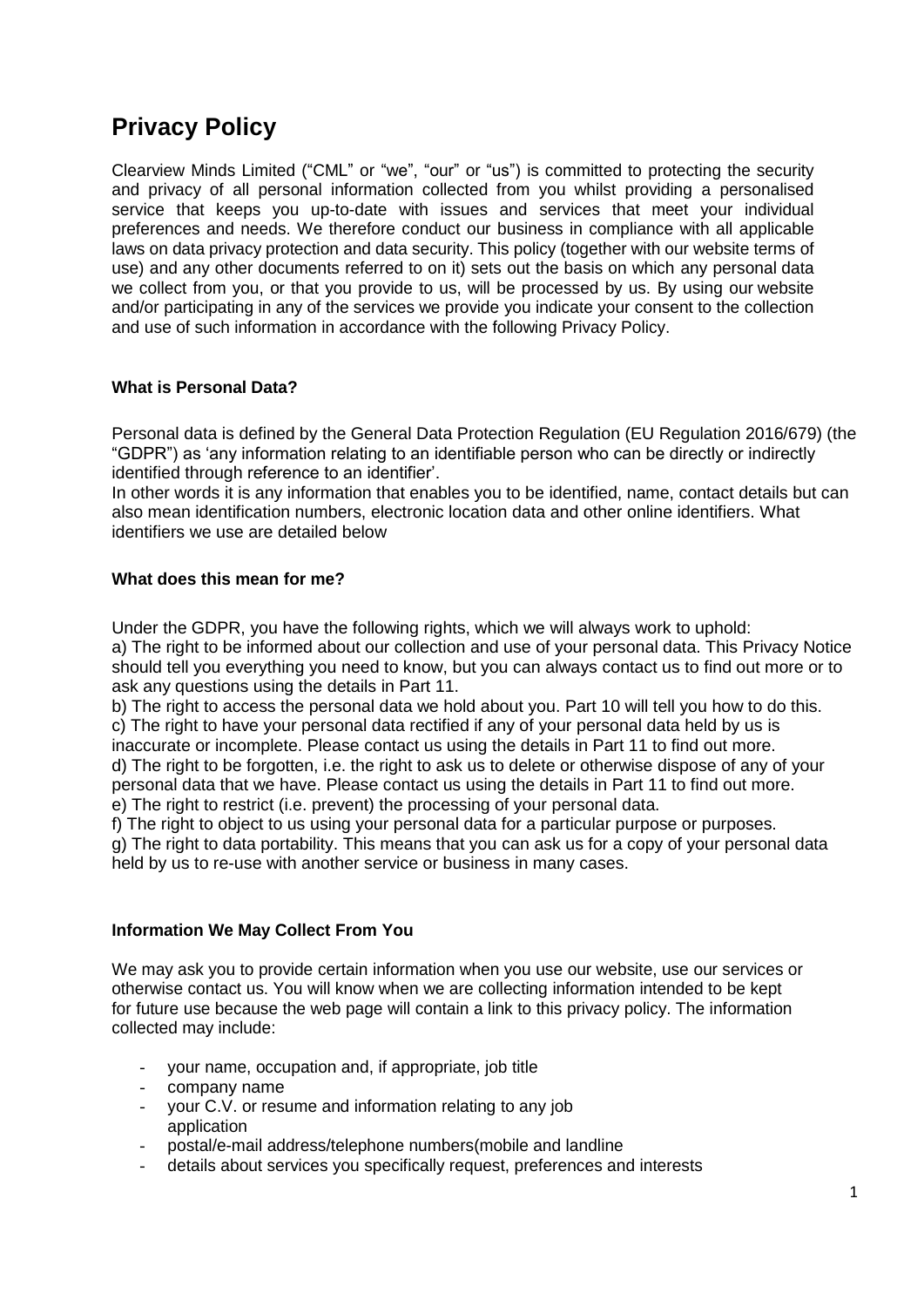- payment information
- photographs/videos
- details from documents you complete on-line including details of any qualifications, skills or experience in relation to any courses you may attend
- details of your visits to our website including but not limited to traffic data, location
- data, weblogs and other communication data and the resources that you access

#### **IP Addresses And Cookies**

We may collect information about your computer, including where available your IP address, operating system and browser type, for system administration. This is statistical data about our users' browsing actions and patterns and does not identify any individual.

Some websites use "cookies" which are text only strings of information that the website you are visiting transfers to the cookie file of the browser on your computer. The purpose is to identify users and to enhance the user's experience by customising web pages. A cookie will usually contain the name of the domain from which the cookie has come, an expiry date for the cookie, and a value which is usually a randomly generated unique number. However this website does not use cookies.

#### **Uses Made of Your Information**

We may use information held about you in the following ways:-

- $\Box$  To ensure that content from our website is presented in the most effective manner for you
- $\Box$  To provide you with information on services that you request from us or which we may feel may interest you but only where you have consented to be contacted for such purpose
- $\Box$  To respond to enquiries received from you
- $\Box$  To carry out our obligations in respect of any contract entered into between you and us
- $\Box$  To notify you of changes to our website where appropriate
- □ To Improve our service to you

#### **Where We Store Your Personal Data**

The information you provide us with will be held on our computers in the UK and may be accessed by or given to our staff, contractors and agents who act for us for the purposes set out in this policy or as otherwise permitted by law. We will take all steps reasonably necessary to ensure that your data is treated securely and in accordance with this privacy policy and in accordance with our obligations under the Data Protection Act 1998, the Privacy and Electronic Communications (EC Directive) Regulations 2003 and any amendments thereto.

This website may contain links that make it easy for users to visit other websites. If the user uses the links to leave this website and visit a website operated by a third party, we do not have any control over that website. Accordingly, we cannot be responsible for the protection and privacy of any information which you may provide while visiting such websites. In every case you should exercise caution and look at the privacy statement applicable to the website in question.

Unfortunately, the transmission of information via the internet is not completely secure. Although we will do our best to protect your personal data, we cannot guarantee the security of your data transmitted to our website; any transmission is at your own risk. Once we have received your information, we will use strict procedures and security features to try to prevent unauthorised access.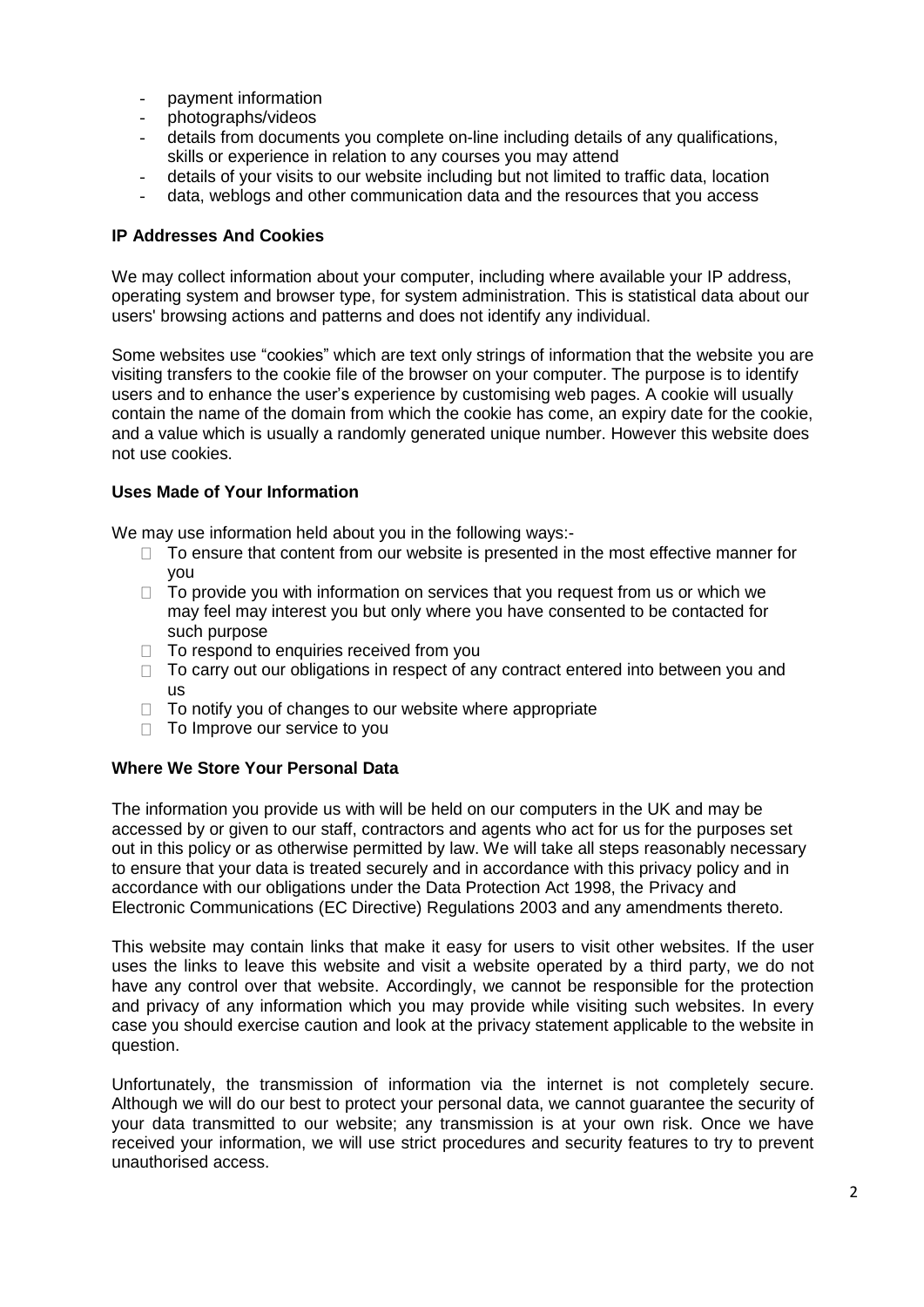## **Data Retention**

We will retain your data until the end of contract/services we provide, on the termination of the contract all your personal data will be destroyed and/or deleted. We will only retain your personal data for as long as is necessary to fulfil the purposes we collected it for, including for the purposes of satisfying any legal, accounting or reporting requirements. Where information is used for recruitment purposes we will keep all applications for six months from submission before then destroying. Should you wish us to keep in touch with your after the end of the service we will seek your permission to do so.

# **Sharing Your Information**

We will not sell the personal information that we collect from you and will only use it for the purposes set out in this policy. However, we may disclose your personal information to service provider partners and third parties contracted by us to assist in providing services to you. Typical partners could include associates working on our behalf, psychometric testing providers and photography providers, all of which will be disclosed at the start of any service we provide. We may also disclose information to other third parties but only if we are under a duty to disclose or share your personal data in order to comply with any legal obligation, or in order to enforce or apply our terms of use and other agreements or to protect the rights, property, or our safety, our customers, or others. This includes exchanging information with other companies and organisations for the purposes of fraud protection and credit risk reduction or to assist in any investigation into alleged illegal or criminal conduct.

## **Your Rights**

You can choose to restrict the collection or use of your personal information. You have the right to ask us not to process your personal data for marketing purposes. We will usually inform you before collecting your data if we intend to use it for such purposes. If you have previously not objected to us using your personal information for direct marketing purposes, you can change your mind at any time by writing to:

Clearview Minds Limited at Renfrew Cottage, 27 Love Avenue, Quarriers, Bridge of Weir PA11 3SW above or by emailing us at info@clearviewminds.com.

Under the GDPR, you may request details of personal information that we hold about you. If you want to make a request or if you believe that any information we hold about you is incorrect or incomplete you should write to the Data Protection Officer at Clearview Minds Limited at our business address as stated above. Any information which is found to be incorrect will be corrected as soon as possible.

#### **Social Networking**

The Site may offer you the opportunity to share or follow information about us (or the Site or our services) using third party social networking functionality (such as through "share this", "like" or "follow" buttons).

We offer this functionality in order to generate interest in us, the Site and our services among the members of your social networks, and to permit you to share and follow opinions, news and recommendations about us with your friends. However, you should be aware that sharing personal or non-personal information with a social network may result in that information being collected by the social network provider or result in that information being made publiclyavailable, including through Internet search engines.